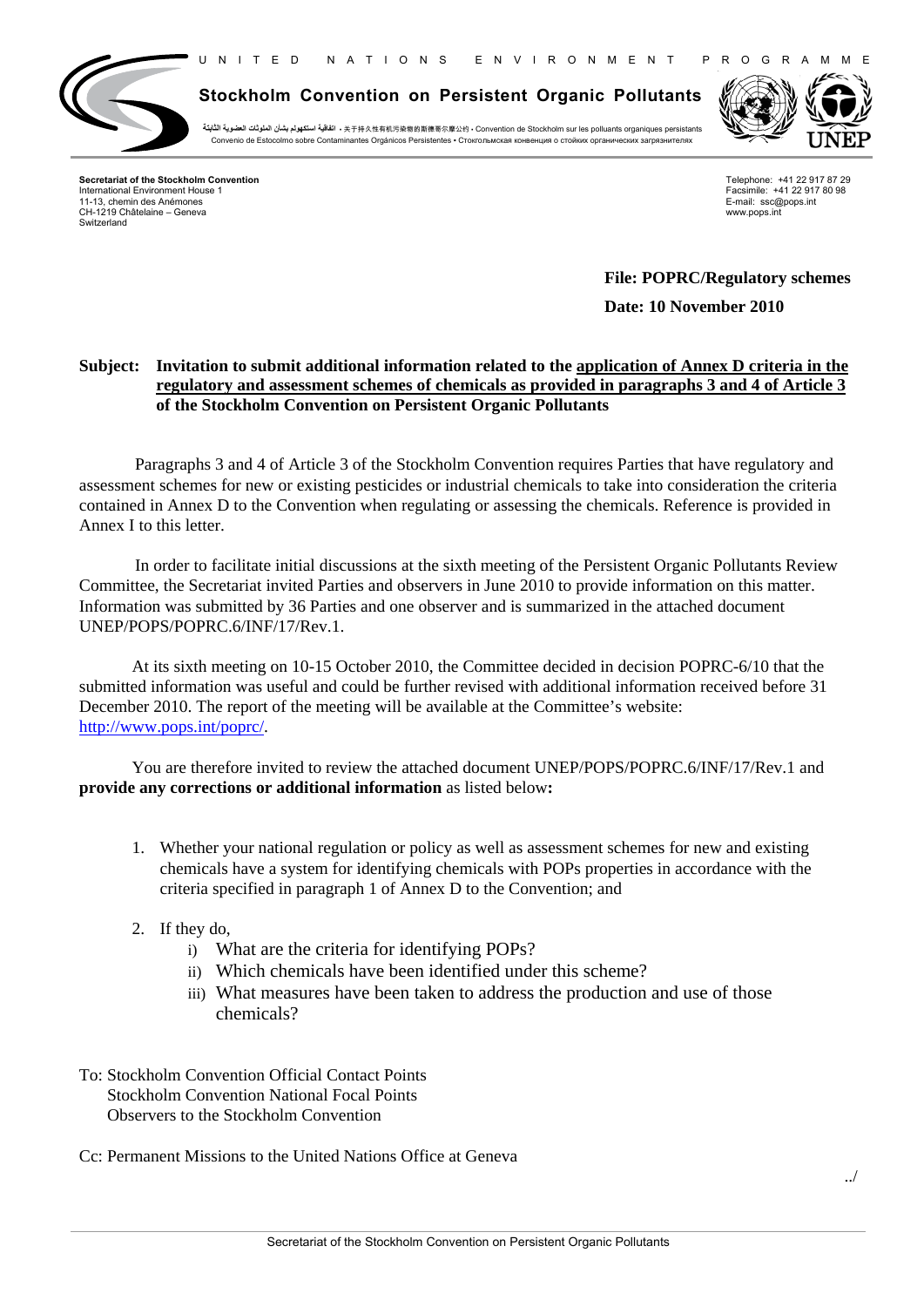The information will be presented at the fifth meeting of the Conference of the Parties, which will take place on 25-29 April 2011 in Geneva, Switzerland.

For submission of additional information, please use the questionnaire attached to this letter (Annex II for Parties, Annex III for observers).

Please submit your information to the Secretariat of the Stockholm Convention before 31 December 2010 by e-mail to: ssc@pops.int and kohno@pops.int.

Should this not be possible, please forward hard copies to:

Secretariat of the Stockholm Convention Att: POPRC United Nations Environment Programme 11-13 Chemin des Anémones CH-1219 Châtelaine (Geneva) Switzerland Fax: +41 22 917 8098

If you have any questions, please do not hesitate to contact Ms. Kei Ohno (e-mail: kohno@pops.int, telephone +41 22 917 8201).

Yours sincerely,

Donald Cooper **Executive Secretary** Secretariat of the Stockholm Convention on Persistent Organic Pollutants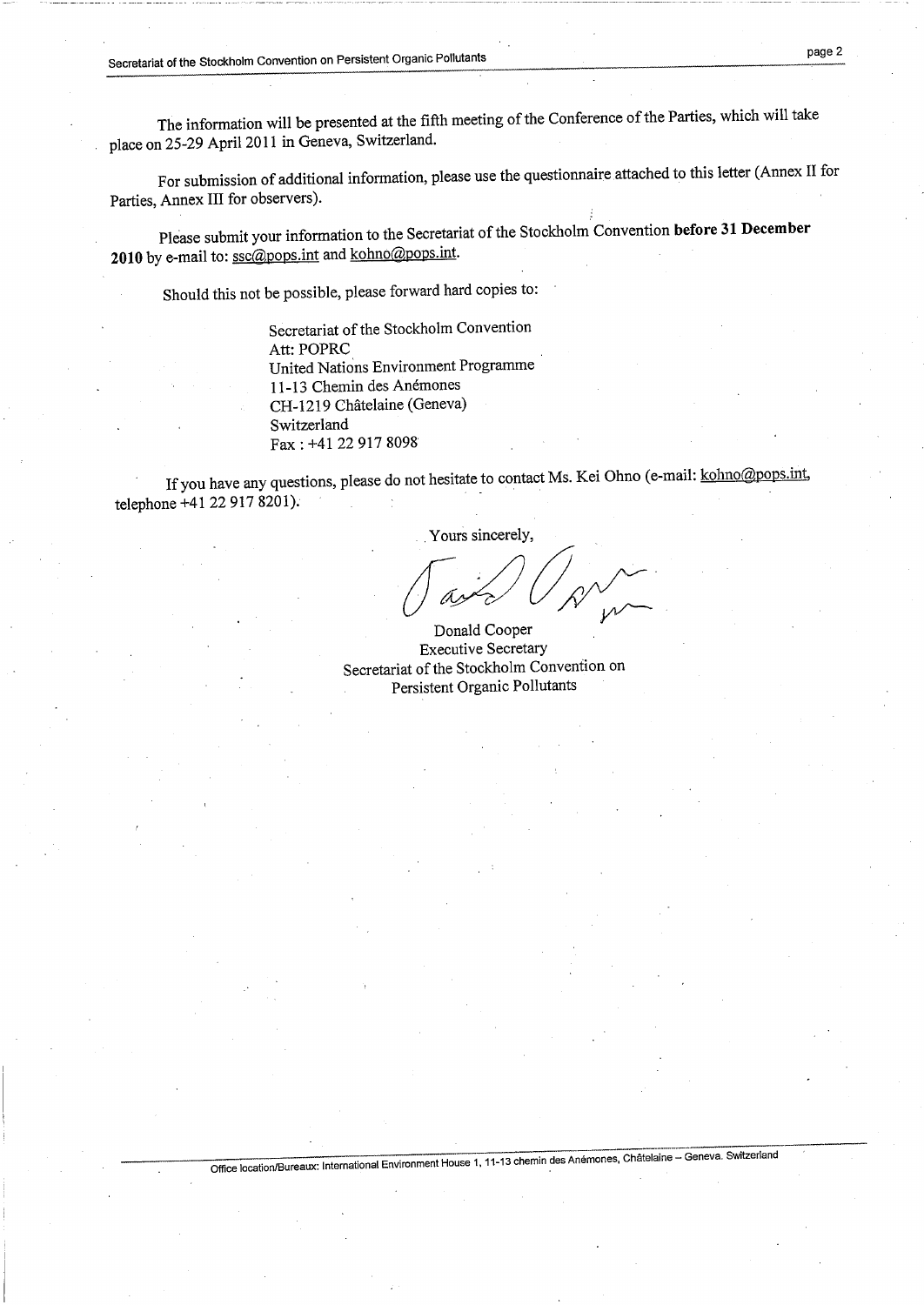## **Annex I**

# **Reference: excerpts from the text of the Stockholm Convention**

This annex contains excerpts from the text of the Stockholm Convention relevant to the questionnaires in Annexes I and II, for your reference.

#### **Article 3**

#### **Measures to reduce or eliminate releases from intentional production and use**

3. Each Party that has one or more regulatory and assessment schemes for new pesticides or new industrial chemicals shall take measures to regulate with the aim of preventing the production and use of new pesticides or new industrial chemicals which, taking into consideration the criteria in paragraph 1 of Annex D, exhibit the characteristics of persistent organic pollutants.

4. Each Party that has one or more regulatory and assessment schemes for pesticides or industrial chemicals shall, where appropriate, take into consideration within these schemes the criteria in paragraph 1 of Annex D when conducting assessments of pesticides or industrial chemicals currently in use.

## **Annex D**

### **INFORMATION REQUIREMENTS AND SCREENING CRITERIA**

1. A Party submitting a proposal to list a chemical in Annexes A, B and/or C shall identify the chemical in the manner described in subparagraph (a) and provide the information on the chemical, and its transformation products where relevant, relating to the screening criteria set out in subparagraphs (b) to (e):

- (a) Chemical identity:
	- (i) Names, including trade name or names, commercial name or names and synonyms, Chemical Abstracts Service (CAS) Registry number, International Union of Pure and Applied Chemistry (IUPAC) name; and
	- (ii) Structure, including specification of isomers, where applicable, and the structure of the chemical class;
- (b) Persistence:
	- (i) Evidence that the half-life of the chemical in water is greater than two months, or that its half-life in soil is greater than six months, or that its half-life in sediment is greater than six months; or
	- (ii) Evidence that the chemical is otherwise sufficiently persistent to justify its consideration within the scope of this Convention;
- (c) Bio-accumulation:
	- (i) Evidence that the bio-concentration factor or bio-accumulation factor in aquatic species for the chemical is greater than 5,000 or, in the absence of such data, that the log Kow is greater than 5;
	- (ii) Evidence that a chemical presents other reasons for concern, such as high bioaccumulation in other species, high toxicity or ecotoxicity; or
	- (iii) Monitoring data in biota indicating that the bio-accumulation potential of the chemical is sufficient to justify its consideration within the scope of this Convention;